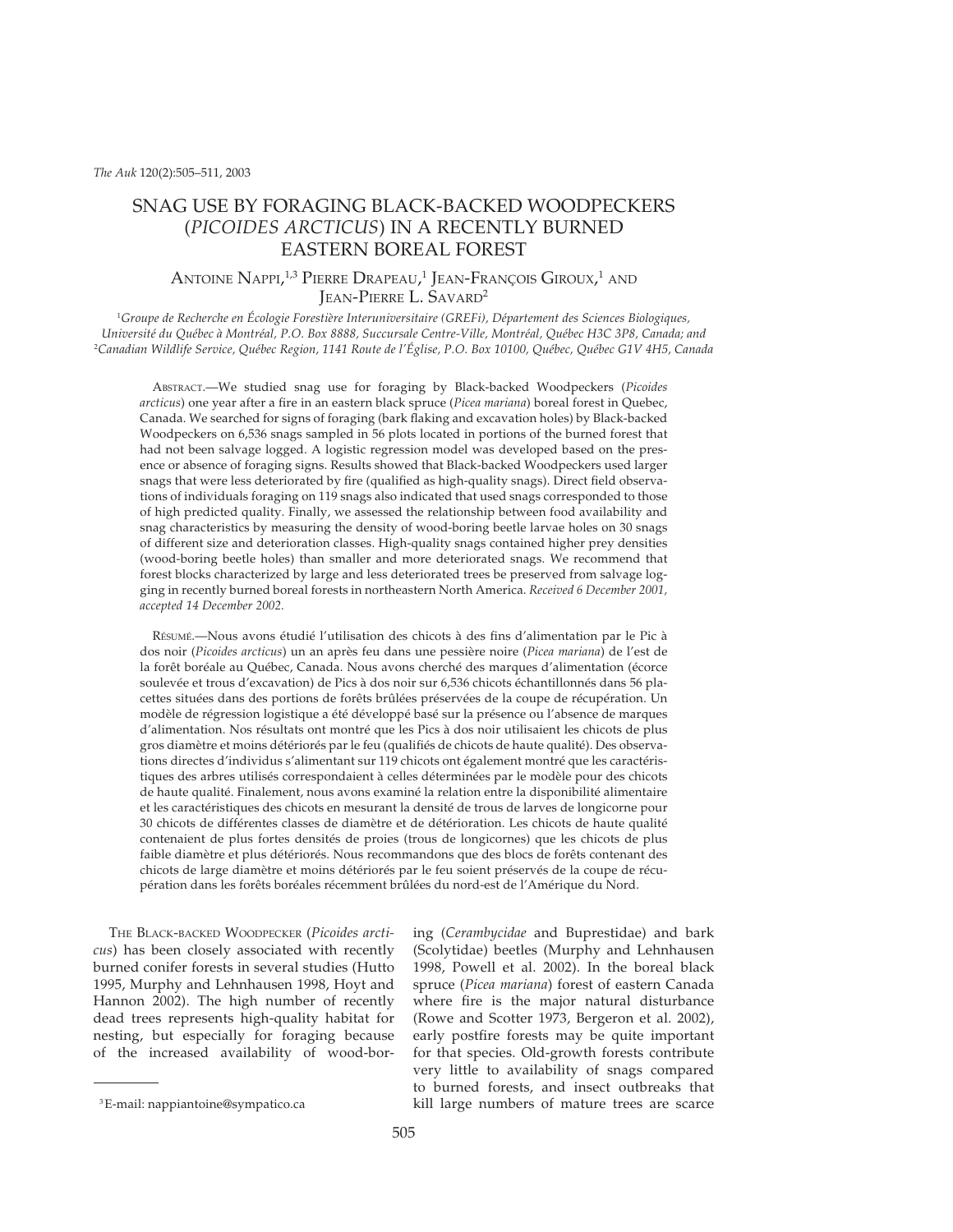(Imbeau et al. 1999, Nappi 2000, Drapeau et al. 2002). Although burned boreal forests are becoming more accessible for salvage logging (Murphy and Lehnhausen 1998, Purdon et al. 2002), a crucial need exists to provide sciencebased guidelines for management of those forests to provide appropriate habitat conditions for burn-associated species such as the Blackbacked Woodpecker.

Foraging behavior of Black-backed Woodpeckers and the characteristics of trees used for foraging have been documented in different forest cover types (Goggans et al. 1989, Villard and Beninger 1993, Villard 1994, Murphy and Lehnhausen 1998). In postfire habitats, we still lack information on snag use by Black-backed Woodpeckers and more precisely, on the relationship between snag selection, insect prey abundance, and snag characteristics such as size, decay, and fire severity.

We examined use of snags for foraging by Black-backed Woodpeckers in a first year postfire forest. First, we determined the characteristics of trees used for foraging on the basis of the presence or absence of foraging signs on snags. Second, we validated our results by direct observations of Black-backed Woodpeckers foraging on snags. Finally, we assessed the relationship between food availability and snag characteristics by measuring the density of wood-boring beetle larvae holes, an indirect measure of a major prey in the Black-backed Woodpecker diet.

#### **METHODS**

*Study area.—*The study area was located at the Ontario–Quebec border near Val-Paradis, in northwestern Quebec (49°02'N to 49°12'N; 78°22'W to  $79^{\circ}32'$ W). That area is representative of the black spruce–moss bioclimatic domain (Saucier et al. 1998), with gently rolling terrain composed of 4 to 5% slopes. Between 5 and 12 June 1997, a fire burned 12,540 ha of forest in an area that last burned in 1911 (Bordeleau 1998, Bergeron et al. 2001). The forest was composed mainly of jack pine (*Pinus banksiana*) and black spruce. Salvage logging began during the same summer as the fire and covered  $64\%$  of the burned area, mostly in the jack pine stands (Purdon et al. 2002). Snags were not retained within the harvested blocks. The unsalvaged stands were composed mainly of black spruce (85%) and jack pine (13%). Remnant patches were very similar in structure, tree composition, and mean diameter (~9 cm). All patches from 4 to 100 ha were systematically surveyed for woodpeckers and snags, for a total of 22 patches. In 1998, standing snags

and woodpecker foraging signs were sampled in 56 triangular plots (700 m<sup>2</sup>), separated by at least 400 m, and located within the 22 survey patches.

*Characteristics and use of snags*.**—**A snag was defined as any dead tree (no green needles) at least 2 m tall. Within each plot, we recorded diameter  $(\pm 0.5)$ cm) at breast height (DBH) and species for each snag >5 cm. We also described deterioration of each snag using five characteristics based on a modified version of the wildlife tree classification normally used for unburned trees (British Columbia Ministry of Forests 1998). "Visual appearance" variable described the general condition of the snag  $(1 =$  recently dead tree to  $6 =$  standing stump  $>2$  m tall). "Crown condition" variable referred to remaining quantity of twigs and branches on the snag  $(1 = some or all foliage lost; 2 =$ no foliage, up to 50% of twigs lost; 3 = no foliage or twigs, up to 50% of branches lost;  $4 = \text{most branches}$ gone, some branch stubs remain;  $5 = no$  branches, some branch stubs; 6 = no branches or stubs). "Bark retention" variable represented proportion of bark still present on the trunk surface  $(1 = all)$  bark present;  $2 = 5\%$  lost;  $3 = 5-25\%$  lost;  $4 = 26-50\%$  lost; 5  $= 51-75\%$  lost;  $6 = 76-99\%$  lost;  $7 =$  no bark). "Wood condition" variable reflected the internal and external decay of the snag  $(1 = no decay; 2 = probable limited)$ internal decay;  $3 =$  limited decay;  $4 =$  decay spreading; 5 = balance of hard and soft wood; 6 = more soft than hard wood;  $7 = no$  more hard wood;  $8 = 1$ hollow shell). We also evaluated percentage of the trunk surface that was burned with the "bark burn severity" variable (1 = unburned; 2 =  $\langle 5\%$  burned; 3 = 6–40% burned;  $4 = 41-60\%$  burned;  $5 = 61-95\%$  burned; 6  $= 96-99\%$  burned; and  $7 =$  totally burned). Those characteristics allowed us to determine the severity of fire at each tree and its decay state prior to fire. We also calculated snag density by DBH class (5–9.5 cm; 10–14.5 cm; 15–19.5 cm; >20 cm) in each plot.

Black-backed Woodpecker foraging signs were determined by presence of flaked bark or foraging excavations. Those signs correspond to foraging techniques used by woodpeckers to extract woodboring and bark beetles under the bark or within the wood (Villard 1994, Murphy and Lehnhausen 1998). Previous studies found some overlap in foraging techniques (pecking, flaking, excavating) used by Black-backed, Three-toed (*P. tridactulus*), and Hairy (*P. villosus*) woodpeckers (Villard 1994, Murphy and Lehnhausen 1998). In the northeastern boreal forest, those species may co-occur in burns. However, a simultaneous study showed that the Black-backed Woodpecker was, by far, the most abundant species in the Val-Paradis postfire forest (Nappi 2000). Thus, foraging signs were assumed to represent evidence of Black-backed Woodpecker foraging activities. Because our study was conducted the year after the fire, foraging signs were an appropriate indirect measure of effective use of snags by woodpeckers.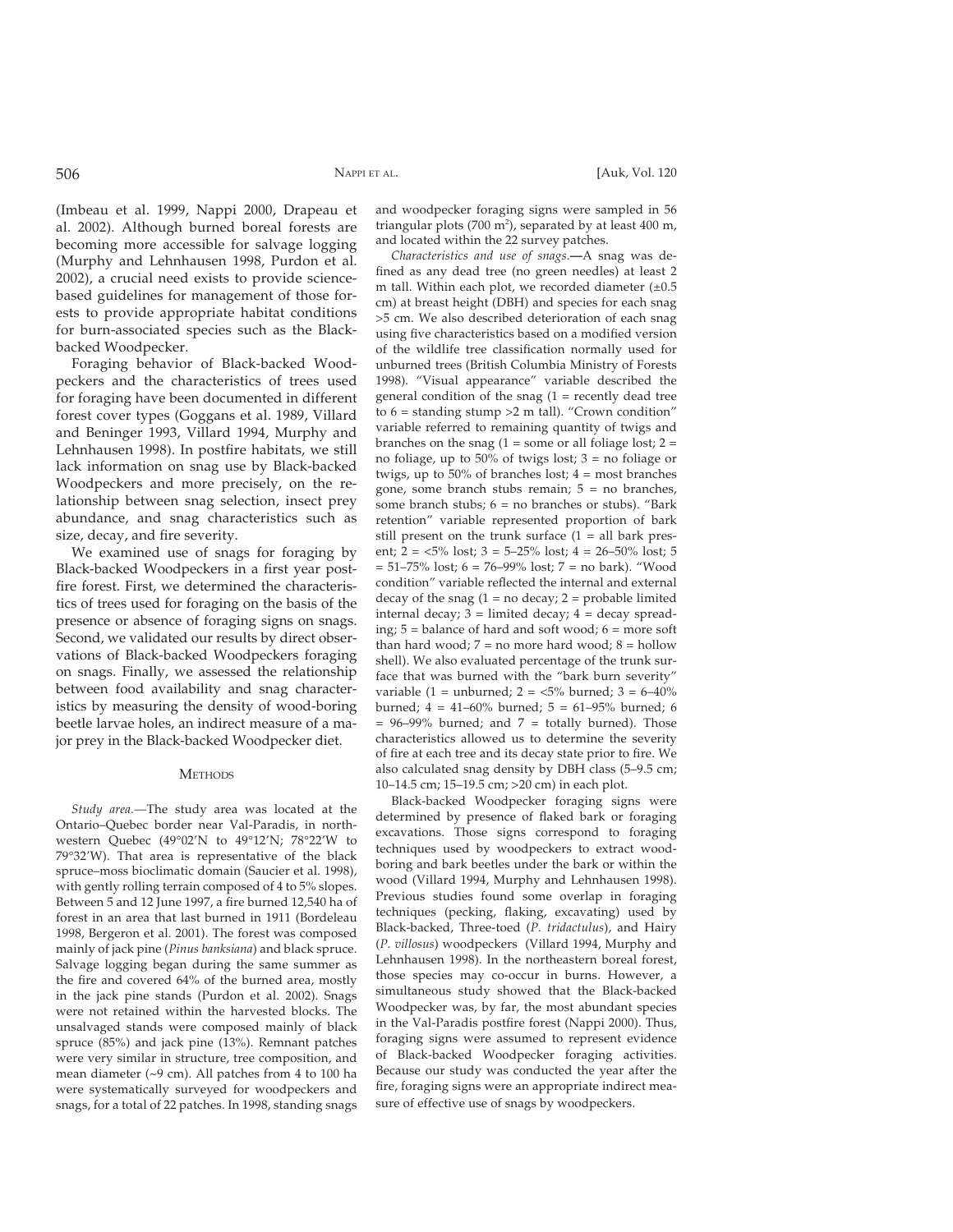*Model development*.**—**On the basis of presence or absence of foraging signs, we used logistic regression with a stepwise procedure to determine which set of explanatory variables best predicted snag use by foraging Black-backed Woodpeckers (Hosmer and Lemeshow 2000). We included 11 variables in the model: DBH, tree species, visual appearance, crown condition, bark retention, wood condition, bark burn severity, and snag density (four DBH classes). Snag

observations within each plot were not independent. We therefore statistically weighted the number of snags per plot so that each plot contributed to only one degree of freedom in the model (Desrochers 1992). That technique allowed us to use all observations while avoiding pseudoreplication (Machlis et al. 1985).

*Model validation*.**—**We subsequently tested the validity of our model using an independent data set obtained by direct observations of Black-backed Woodpeckers foraging on snags. During June 1998, we conducted field observations of unmarked individuals in the largest unsalvaged section of the burn (100 ha). Foraging woodpeckers were detected by walking during morning hours (0500 to 1200 hours EST) along five linear transects located 200 m apart and totaling 6.7 km. On each transect, a 2 min stop was made every 100 m to increase the chance of detecting Black-backed Woodpeckers. Each day, surveying began at the point where the previous survey ended. During the breeding season, the entire area was surveyed five times, a cumulative effort of 39.5 h of surveying. During those surveys, we located 15 active Black-backed Woodpecker nests. Rather than following the same individual for a long period we conducted shorter focal surveys. That approach increased the probability of following different individuals (maximum of 30 individuals) for which foraging observations were conducted. When a bird was found, it was followed for a maximum period of 10 min, or until it flew out of sight. During those periods, each tree used for foraging was marked, and the same characteristics as those recorded for the snag sampling were subsequently noted. Deterioration values and DBH were used to derive the probability that a tree should have been used (from  $0 =$  unused to  $1 =$ used) according to the logistic regression model based on woodpeckers' foraging signs. The mean probability was calculated for each observation bout  $(\Sigma$  of probability of each tree/total number of used trees during the bout). Finally, we looked at the percentage of observation bouts that were classified in the highquality snag class (predicted value >0.5).

*Predicted snag quality and wood-borer activity*.**—**In the summer of 1999 (two years after the fire), we measured the number of entrance and emergence holes of wood-boring beetle larvae as an indirect measure of insect prey abundance in snags of varying size (5.5 to 18 cm) and deterioration class (crown condition  $= 1$ to 3). The use of those two snag characteristics was based on our observations from the previous year (see below). We entered the DBH and deterioration values of trees into the regression model to determine if a snag was of high (predicted value >0.5) or low-quality (predicted value <0.5) foraging substrate. A total of 30 snags were selected for insect sampling: 16 high-quality and 14 low-quality snags.

Several species of wood-boring (Cerambycidae, Buprestidae) and bark (Scolytidae) beetles may colonize burned trees (Ross 1960, Murphy and Lehnhausen 1998, Hanks 1999). However, studies conducted in recently burned forests suggest that large wood-boring beetles represent the main prey of Black-backed Woodpeckers in those forests (Villard and Beninger 1993, Murphy and Lehnhausen 1998, Powell et al. 2002). Large wood-borers, such as some *Monochamus* spp., excavate galleries when they reach the third-instar stage (before the first winter following hatching) and emerge two or three years after oviposition (Rose 1957). We thus assume that measuring the number of wood-borer holes (entrance and emergence holes) provides an index of abundance of large woodboring beetle larvae (Rose 1957, Ross 1960, Zhang et al. 1993). During that period, larvae come back to the surface to feed (Rose 1957, Hanks 1999). Thus, both larvae at the surface or within the sapwood are available for Black-backed Woodpeckers, which use both bark flaking and excavating foraging techniques.

For each snag, we measured the total number of larval entrance and emergence holes in the wood in the first meter above ground and for all subsequent 2 m sections up to the crown. Larval entrance holes (small, oval shaped holes surrounded by eaten wood surface resulting from larval feeding) were distinguished from exit holes (larger and rounder). We also recorded the total number of foraging excavations made by woodpeckers to assess intensity of their foraging on each section of the tree. On the basis of DBH, we used a stem profile model calibrated for black spruce (Zakrzewski 1999) to estimate diameter of the trunk at different heights and surface area of each section. We then calculated density (number per square meter) of wood-boring beetle holes and woodpecker foraging holes for each tree section, which was then used to calculate the mean density per tree. Characteristics of each snag were also recorded, using the snag sampling methodology.

We compared the density of larval entrance holes, larval emergence holes and foraging excavations of woodpeckers between high- and low-quality snags using Mann-Whitney *U*-tests. Spearman's correlations were used to examine relationship between densities of larval entrance holes, emergence holes and foraging excavations of woodpeckers using tree sections as sampling unit. Within each of the highand low-quality snag classes, we compared larval entrance hole density among height sections using the Wilcoxon signed ranks test.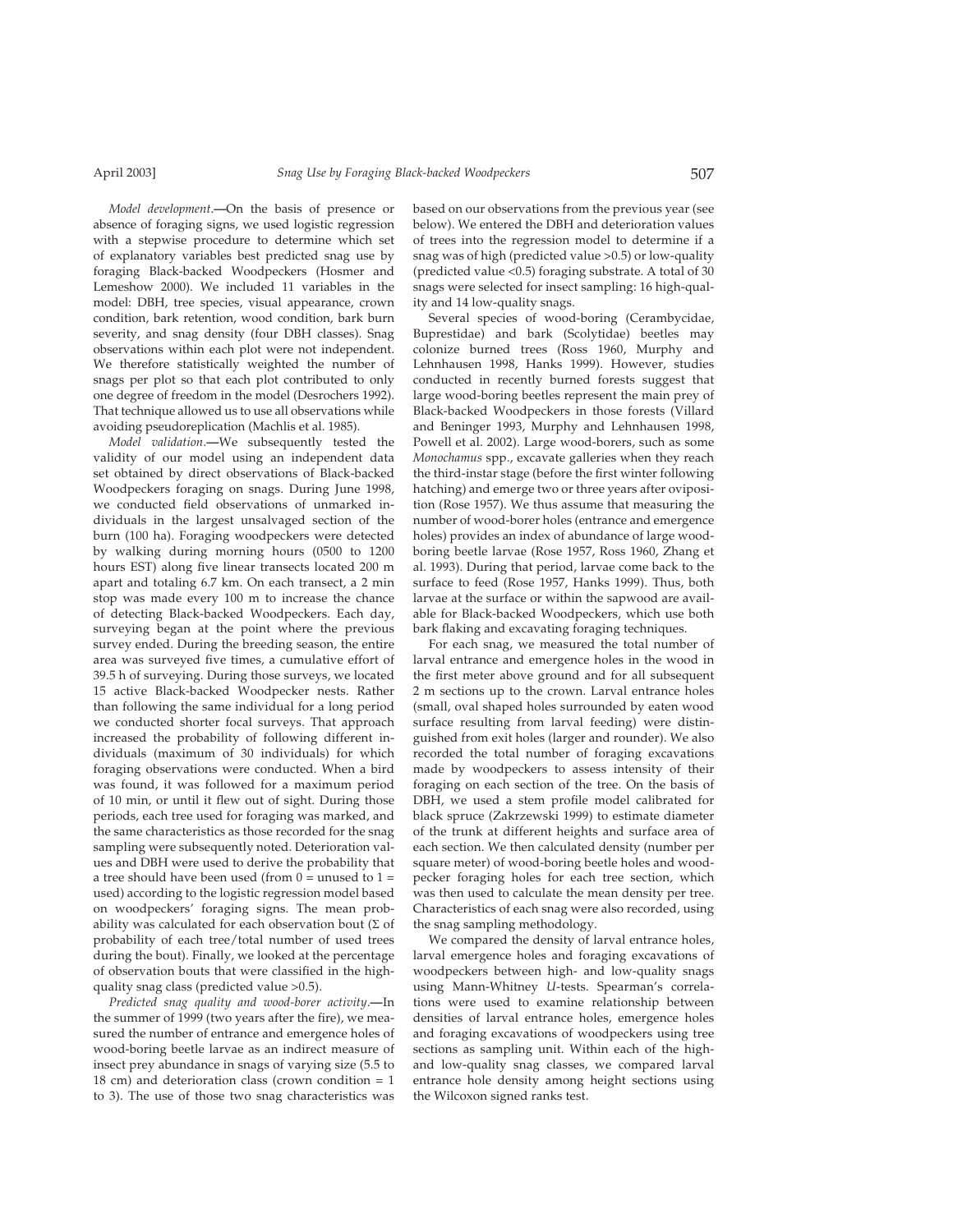#### **RESULTS**

*Snag characteristics and Black-backed Woodpecker use*.—A total of 6,536 snags were measured during snag sampling including 2,518 (39%) with signs of foraging by woodpeckers. Among the used snags, 58% had bark flaking signs only (*n*) = 1,461), whereas 40% (*n* = 1,010) had signs of both bark flaking and foraging excavation. Few snags that had only foraging excavations (*n* = 47) were not considered in the analysis because they might have represented snag use prior to fire.

Regression analysis was conducted on 6,489 snags (weighted for 56 plots). From the 11 variables introduced into the model, two were significant predictors of snag use for foraging: DBH ( $P < 0.01$ ) and crown condition ( $P < 0.05$ ). The crown condition variable best described snag deterioration and will be hereafter called "deterioration". Probability that a snag was used increased with a higher DBH and a lower deterioration value (Fig. 1). The "tree species" variable was not a significant predictor of snag use. However, jack pine snags were larger in DBH (49% of jack pines had a DBH >10 cm) than black spruce (24% had a DBH >10 cm).

We followed male Black-backed Woodpeckers 14 times, females 8 times, and birds of unidentified sex 4 times. A total of 119 trees, mostly



FIG. 1. Logistic regression models showing probability of snag use for foraging by Black-backed Woodpeckers  $(0 =$  unused snag,  $1 =$  used snag) in relation to DBH for different snag deterioration classes (from  $1 =$  less deteriorated snag to  $6 =$  most deteriorated snag) in the burned forest landscape near Val-Paradis, Quebec (*n* = 6,489 snags). Squares represent categories that were sampled for the vegetation sampling. Filled circles and squares represent categories for which insect sampling was done

black spruce (93%), were used for foraging by those focal individuals (1 to 19 snags per observation bout). Deterioration values and DBH of those trees were used to evaluate the accuracy of the logistic regression model. According to the predictions of our model, Black-backed Woodpeckers used snags of high predicted quality (mean value >0.5) during 20 (77%) of the 26 observation bouts.

*Wood-borer activity.***—**Snags of high predicted quality contained higher densities (mean per snag) of larval entrance holes (Mann-Whitney *U*-test, *Z* = –2.7, *n* = 30, *P* < 0.01), larval emergence holes (Mann-Whitney *U*-test, *Z* = –2.6,  $n = 30$ ,  $P < 0.01$ ) and foraging excavations of woodpeckers (Mann-Whitney *U*-test, *Z* = –2.0, *n*  $= 30, P < 0.05$ ) than snags of low predicted quality (Fig. 2). Density of larval entrance holes was highly correlated to density of exit holes  $(r<sub>s</sub> =$ 0.83, *n* = 170, *P* < 0.001) and density of foraging excavations of woodpeckers ( $r<sub>s</sub> = 0.69$ ,  $n =$ 170, *P* < 0.001). Among snags of high predicted quality, entrance hole density was significantly higher for the 1–3 m section than for the 0–1 m section (Wilcoxon signed ranks test; *Z* = –2.0, *n*  $= 16$ ,  $P < 0.05$ ). Among snags of low predicted quality, entrance hole density was significantly higher in the 0–1 m (Wilcoxon signed ranks test;  $Z = -2.3$ ,  $n = 14$ ,  $P < 0.05$ ) and the 1–3 m section (Wilcoxon signed ranks test;  $Z = -2.3$ ,  $n = 14$ ,  $P <$ 0.05) than the 3–5 m section.



FIG. 2. Mean densities (number per square meter; +1 SE) of wood-boring beetle larval entrance holes (insect entrance holes), wood-boring beetle larval emergence holes (insect emergence holes), and foraging excavations of Black-backed Woodpeckers (woodpecker foraging excavations) for high-quality and low-quality snags in the burned forest landscape near Val-Paradis, Quebec ( $n = 30$  snags). Asterisks show statistically significant differences.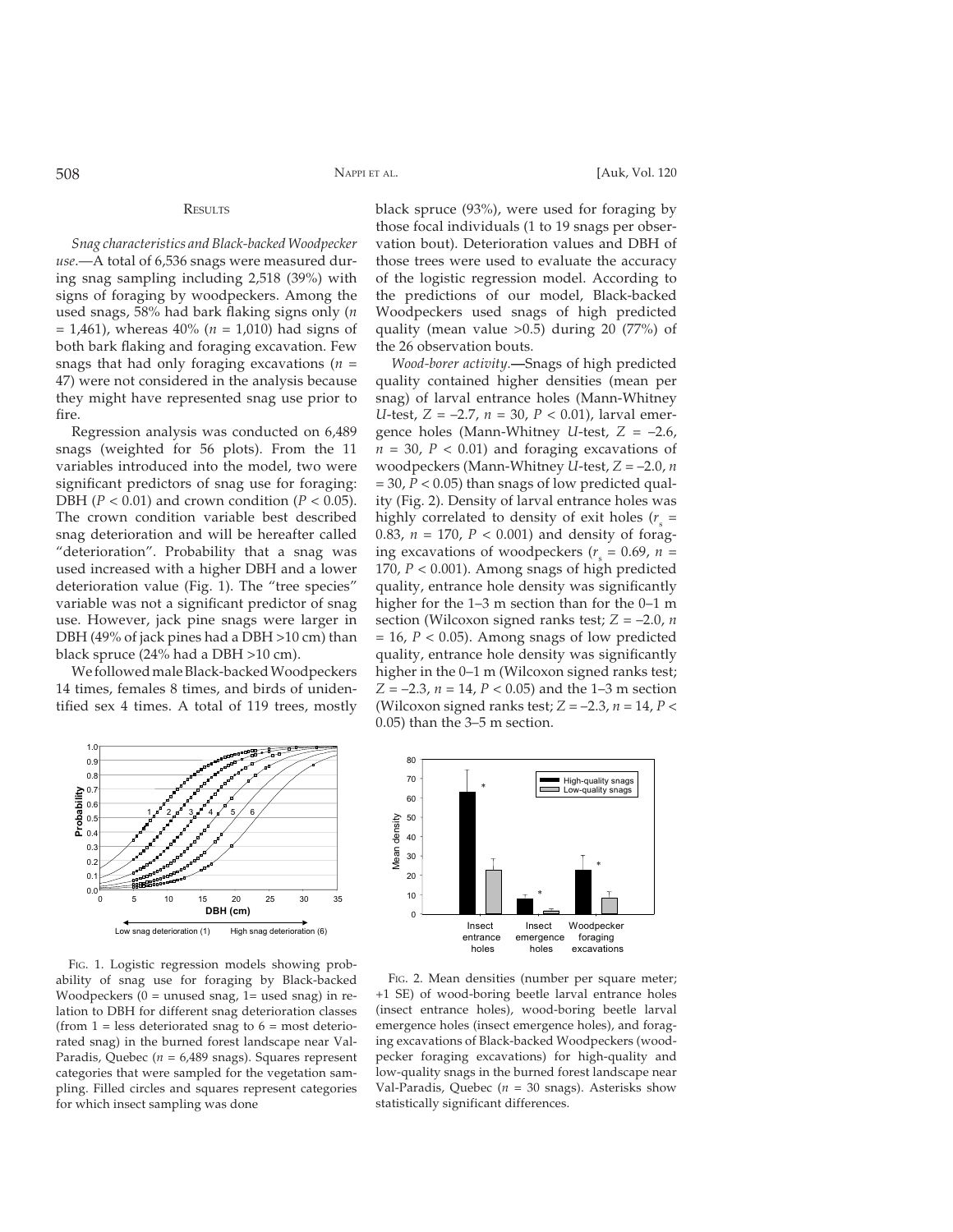#### **D**ISCUSSION

In eastern boreal forest landscapes, where fire is the major natural disturbance, recently burned forests offer abundant foraging opportunities for Black-backed Woodpeckers. However, not all postfire snags have the same foraging potential. Foraging signs and direct observation of Black-backed Woodpeckers clearly indicate that both snag size and deterioration influence their selection for foraging. Moreover, our results show that selection of larger and less deteriorated snags is linked to a higher availability of insect prey. The strong correlation between densities of woodpecker foraging holes and wood-boring beetle larval holes suggests that snag selection is not random: Woodpeckers tended to select snags and portions of snags that contained higher densities of wood-boring insects.

Our results support previous studies that showed that larger snags are preferred by woodpeckers for foraging activities (Mannan et al. 1980, Raphael and White 1984, Goggans et al. 1989). Mannan et al. (1980) suggested that woodpeckers might use larger snags more frequently because they may have more adult or larval insects than smaller ones. We found that larger snags had indeed higher densities of wood-boring beetle larva entrance holes than smaller snags.

Previous studies showed that Black-backed Woodpeckers select a wide variety of tree species for foraging (Apfelbaum and Haney 1981, Goggans et al. 1989, Villard and Beninger 1993, Hutto 1995, Murphy and Lehnhausen 1998). In our study, black spruce and jack pine—the two main tree species present—were used in proportion to their respective availability.

Our study also pointed out that for the same DBH, a less-deteriorated snag had a higher probability of use than did a more deteriorated one. Among the variables used to describe snag deterioration, crown condition was the best predictor of use by foraging Black-backed Woodpeckers. Deterioration of snags in postfire forests may reflect either mortality prior to fire or mortality as a consequence of fire. High deterioration values (4, 5, 6) corresponded to snags that were already dead and considerably decayed prior to fire whereas low values  $(1, 2, 1)$ 3) represented trees killed by the recent fire. Differences within low deterioration values

are linked to burn severity. Hence, snags with lower values were burned less severely, had a more intact, crown and more needles and small branches compared to snags with higher values (A. Nappi pers. obs.). Surprisingly, the variable of bark burn severity which also represents severity of the fire did not come out in the logistic regression model. That may be explained by the little variability shown by that variable; the Val-Paradis fire entirely consumed the bark for an important proportion of snags.

Snag deterioration combined with DBH influenced density of wood-boring beetle larvae. Woodpeckers avoided more degraded snags (prefire or severely burned postfire snags) in which wood-borers probably oviposited less and where larvae were more susceptible to desiccation (Rose 1957, Ross 1960, Murphy and Lehnhausen 1998). In a recently burned spruce forest in Alaska, Murphy and Lenhausen (1998) also found that abundance of cerambycid eggs was initially low on heavily scorched spruces and that larval survival was poor as a consequence of rapid sapwood desiccation.

Snags of high predicted quality harbored an important density of potential prey insects in the first  $1-5$  m of the trunk, which roughly corresponded to the zone where Black-backed Woodpeckers have been observed foraging (Villard and Beninger 1993). Nevertheless, lowquality snags may offer favorable microhabitat for wood-boring beetles, but more at the base of trees (lowest first meters) where trunk size is bigger and where bark thickness favors higher moisture levels.

Differences among studies of the attributes associated with the use of snags by Black-backed Woodpeckers in stand-replacing fires may reflect the complex interactions between tree species, tree size, burn severity, time since fire, and colonization and survival rates of wood-borer insect prey (Villard and Beninger 1993, Murphy and Lehnhausen 1998, Powell et al. 2002). Thus, importance of postfire forests as a foraging habitat for the Black-backed Woodpecker may vary in regards to prefire characteristics of trees and conditions induced by fire.

In North American boreal forests, large burned areas are becoming more accessible as road networks develop, resulting in a considerable increase of salvage logging. In Quebec, for example, recent modifications of legislation and regulations provide incentives to increase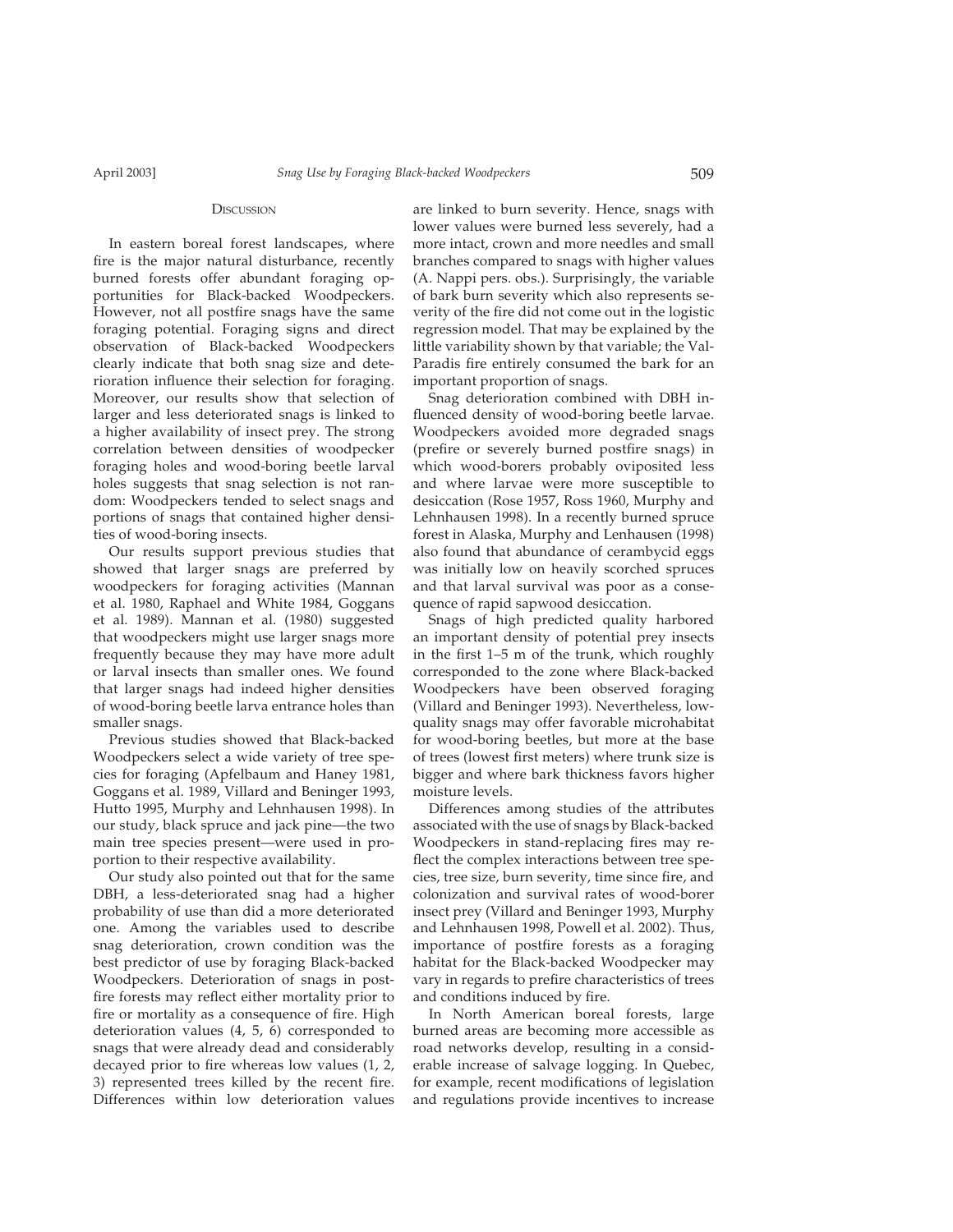salvage logging on public lands (Quebec Government 2002). Those regulations do not include any management recommendations for snag retention in salvaged cutover areas. Considering that Black-backed Woodpeckers are sensitive to salvage logging (Saab and Dudley 1998), retention of unsalvaged tracts within recently burned forests may be important for maintaining regional populations. That is especially crucial, if Black-backed Woodpecker populations are maintained by a patchwork of recently burned forests, as suggested by Hutto (1995) and Murphy and Lenhausen (1998). Snag retention within those tracts should include trees of high quality as foraging substrate (large DBH and low deterioration) that still have a commercial value. Future studies should aim at determining the size and spatial arrangement of retention blocks of unsalvaged snags in recently burned forests. More knowledge on the spatial relationship between woodpeckers and their prey should provide insightful information on how much and where unsalvaged habitat should be set aside in salvaged logged forests.

#### **ACKNOWLEDGMENTS**

We thank F. R. Moore, K. G. Smith, P. Hamel and one anonymous reviewer for insightful comments on this manuscript. Earlier drafts benefited greatly from the suggestions of A. Leduc, M-A. Villard, L. Imbeau, H. D. W. Powell, R. D. Stark, and D. J. Dodenhoff. We thank D. Brongo and E. Milot for valuable assistance in the field. This research was supported by the Natural Sciences and Engineering Research Council of Canada (NSERC), the Sustainable Forest Management Network, the Quebec Ministry of Natural Resources, the Lake Abitibi Model Forest, the Canadian Wildlife Service, a NSERC research grant to P. Drapeau, and a postgraduate scholarship to A. Nappi from the Groupe de Recherche en Écologie Forestière interuniversitaire (GREFi) at the Université du Québec à Montréal.

### LITERATURE CITED

- APFELBAUM, S., AND A. HANEY. 1981. Bird populations before and after wildfire in a Great Lakes pine forest. Condor 83:347–354.
- BERGERON, Y., S. GAUTHIER, V. KAFKA, P. LEFORT, AND D. LESIEUR. 2001. Natural fire frequency for the eastern Canadian boreal forest: Consequences for sustainable forestry. Canadian Journal of Forest Research 31:384–391.
- BERGERON, Y., A. LEDUC, B. HARVEY, AND S. GAUTHIER. 2002. Natural fire regime: A guide for sustainable management of the Canadian boreal forest. Silva Fennica 36:81–95.
- BORDELEAU, P. 1998. The Val-Paradis fire #322/97 case study presented withing the framework of the Wildland Fire Behaviour Specialist course. Société de protection des forêts contre le feu (SOPFEU). Quebec City, Quebec.
- BRITISH COLUMBIA MINISTRY OF FORESTS. 1998. Field manual for describing terrestrial ecosystems: Tree attributes for wildlife. Land management handbook, no. 25. British Columbia Ministry of Environment, Lands, and Parks, Victoria.
- DESROCHERS, A. 1992. Age and foraging success in European Blackbirds: Variation between and within individuals. Animal Behaviour 43: 885–894.
- DRAPEAU, P., A. NAPPI, J.-F. GIROUX, A. LEDUC, AND J.- P. SAVARD. 2002. Distribution patterns of birds associated with snags in natural and managed eastern boreal forests. Pages 193–205 *in* Proceedings of the Symposium on the Ecology and Management of Dead Wood in Western forests. U.S. Department of Agriculture, Forest Service, General Technical Report PSW-GTR 181.
- GOGGANS, R., R. DIXON, AND L. C. SEMINARA. 1989. Habitat use by Three-toed and Black-backed woodpeckers: Deschutes National Forest, Oregon. Oregon Department of Fish and Wildlife, Technical Report 87-3-02.
- HANKS, L. M. 1999. Influence of the larval host plant on reproductive strategies of cerambycid beetles. Annual Review of Entomology 44: 483–505.
- HOSMER, D. W., AND S. LEMESHOW. 2000. Applied Logistic Regression, 2nd ed. John Wiley and Sons, New York.
- HOYT, J. S. AND S. J. HANNON. 2002. Habitat associations of Black-backed and Three-toed woodpeckers in the boreal forest of Alberta. Canadian Journal of Forest Research 32: 1881–1888.
- HUTTO, R. L. 1995. Composition of bird communities following stand-replacement fires in northern Rocky Mountain (USA) conifer forests. Conservation Biology 9:1041–1058.
- IMBEAU, L., J.-P. L. SAVARD, AND R. GAGNON. 1999. Comparing bird assemblages in successional black-spruce stands originating from fire and logging. Canadian Journal of Zoology 77: 1850–1860.
- MACHLIS, L., P. W. D. DOOD, AND J. C. FENTRESS. 1985. The pooling fallacy: Problems arising when individuals contribute more than one observation to the data set. Zeitschrift für Tierpsychologie 68:201–214.